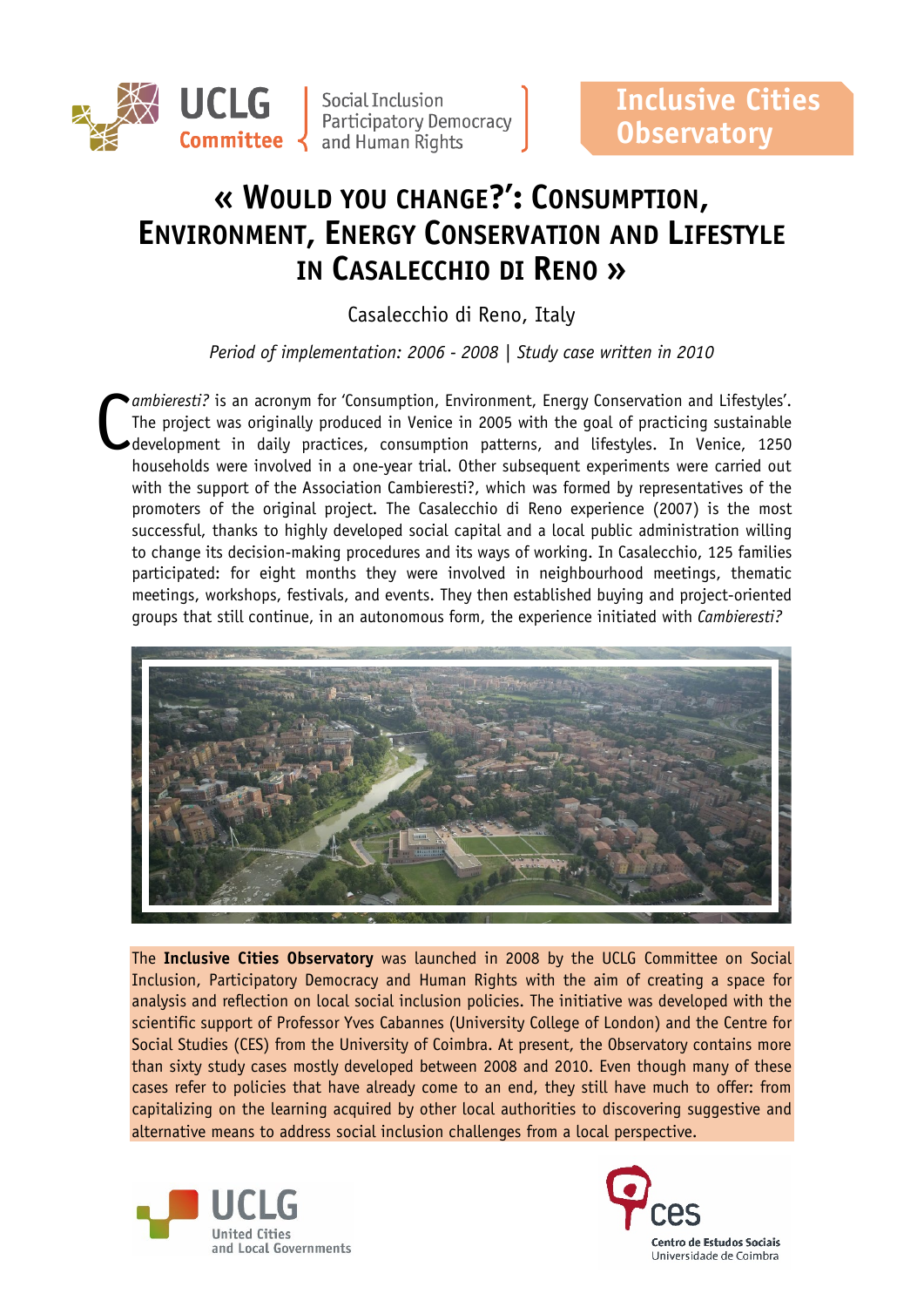# **Context**

# *City context*

Casalecchio di Reno is a small town of 35,200 inhabitants located in the province of Bologna, southwest of the provincial and regional capital. It covers 17.37 sq. km. Its territory is partly flat and partly hilly and divided in two by the River Reno. Casalecchio is part of the metropolitan area of Bologna and much of the social, demographic, and economic trends in Casalecchio are due to township's city-region context. In 1994, Casalecchio signed the Aalborg Charter and, in 2007, joined the Aalborg Commitments as part of the European Sustainable Cities Campaign.

It is an important centre of educational, health, and welfare services (seven social centers that have over 3,000 members, two day care centers, and numerous voluntary associations), and also sport (30 sports clubs involving over 10,000 members, 3 swimming pools, and an arena) and cultural services (theater, youth center, and the House of Knowledge). Casalecchio is the fourth largest industrial area in the province of Bologna and one of the largest trading platforms in the region, with two shopping malls, supermarkets, and a wide array of shops and services downtown and in the suburbs (e.g., gyms, cinemas, Futurshow Station). The business district, which comprises the Zola Predosa area and Sasso Marconi, contains about 5,500 companies – 6.2% of the province – with about 17,000 employees in total. The main economic sectors are wholesale and retail trade (30%), real estate and new technologies (20% each), construction and manufacturing activities (15% and 12% respectively).

The Casalecchio ruling administration consists of a Mayor and 31 Councilors, with an Executive Cabinet of eight appointed politicians. The City Council is responsible for policy deliberation and discussion of matters of local jurisdiction, and is elected for five-year terms. Standing committees of Councillors, internal organs of the municipal council, perform functions of inquiry and consultation, and prepare acts within council jurisdiction. The City of Casalecchio has had a long period of political stability with the center-left coalition governing since the postwar period. The same pattern is found at the provincial and regional levels of government. The current mayor and most of the City Council were re-elected in recent municipal elections.

### *Decentralization context*

Italy is a Parliamentary Republic subdivided into 20 regions, five of which have a special autonomous status that enables them to enact legislation on some of their local matters. Mere administrative districts of the central state during the Kingdom of Italy, regions were granted political autonomy by the 1948 Constitution of the Italian Republic but (except for the five autonomous regions). The implementation of this autonomy, however, only happened in 1970 when the first regional elections took place. Casalecchio belongs to the region Emilia Romagna, traditionally considered part of the 'red belt' of the country, with one of the traditionally more efficient governments which (today) is leading the Conference of Italian Regions. It is worth underlining that Emilia Romagna (its capital is Bologna) traditionally worked a lot on the issues of fair trade and solidarity economy, thanks to its rich fabric of diversified cooperatives and social movements. In this region, a recent law (n. 3/2010) for promoting participation was passed, to emulate the Regional Law nº 69/2007 of Tuscany. The law provides that local authorities, as well as citizen groups, associations, schools, and businesses, are entitled to present participation projects regarding specific matters of public relevance. All projects are subject to evaluation by an administrative body in charge of assessing and authorizing project applications on the basis of a series of conditions and requirements indicated in the law.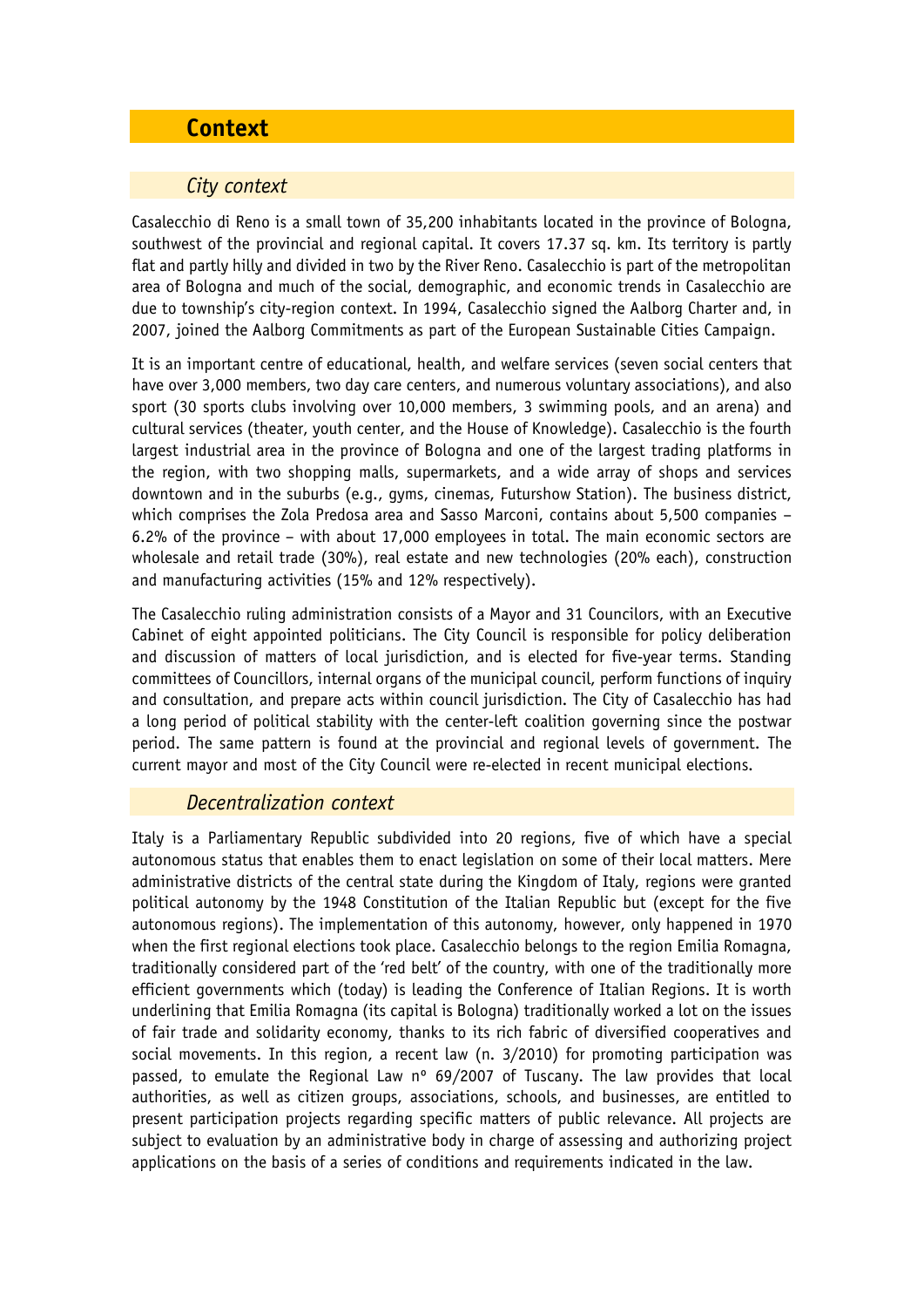Once the project is approved, support can be financial, methodological (assistance, consultancy), or logistical (e.g. IT tools) in nature. The administration does not guarantee that the outputs of the consultation will be taken into account, but it is nevertheless committed to give an adequate and publicly accessible explanation of the reasons why the results were not, or only partially, accepted.

In the Italian administrative system, regions are divided into provinces (110), composed of many municipalities, whose three main functions are: (1) coordinating local planning and zoning; (2) providing local police and fire services; and (3) regulating transportation (car registration, maintenance of local roads, etc.). In each province, there is also a Prefect (*prefetto*), a representative of central government who heads an agency related to public security services and names 'commissioners' who substitute for municipal elected bodies when they decay for any reason. Casalecchio di Reno belongs to Bologna Province.

In Italy, the base administrative division is the municipality, which provides many of the basic civil functions (registry of births and deaths, registry of deeds, social services, primary schools, town planning, contracting for local roads and public works, etc.). Every municipality is headed by a Mayor (*sindaco*) assisted by a legislative body, the *Consiglio Comunale*, and an executive body, the cabinet or *Giunta Comunale*. Since 1993, electoral systems at the local level vary depending on the number of inhabitants. Casalecchio di Reno belongs to the class 'larger than 15,000', so the Mayor and members of the Council are elected together by resident citizens in direct elections, and the coalition of the elected Mayor (who needs an absolute majority in the first or second round of voting) gains three-fifths of the Council's seats. At present there are 8,102 municipalities in Italy, around 90% of which are smaller than 15,000 inhabitants.

### *Social context*

In recent years, there has been a slight increase in population and a significant increase of people over 65 years old. In 2007, immigrants represented 7.1% of the total population of Casalecchio and the proportion has been growing rapidly during the last 10 years.

The City's administration has historically supported a vast number of local and diverse associations and continues to do so. At the level of citizen's participation in decision-making processes, the number of initiatives promoted is well above the national average. Consequently, there is a consistency in the relationship established between government and civil society, and a high level of civil engagement. The town's Social Report 2007 highlights the activity of the House of Solidarity, home to 25 associations. In 2007, 42 events and activities were organized by Peace House (a communal service outsourced to the association Percorsi di Pace); 30 public meetings were organized on the preparation of the local Mobility Plan; there were 10 meetings of the municipal youth council; 6 district assemblies; 6 thematic councils open to public participation; and 125 families involved in the project Cambieresti?.

# **Policy development**

Cambieresti? ('Would you change?') is an acronym for Consumption, Environment, Energy Conservation, and Lifestyles. It aims to introduce the concept of sustainable development into daily practices, consuming models, and lifestyles so that any citizen 'can do something sustainable' and be aware of it.

### *Background*

The initiative originated in Venice in 2005 in response to a call from the Ministry of the Environment for the implementation of Local Agenda 21, during a particularly fruitful period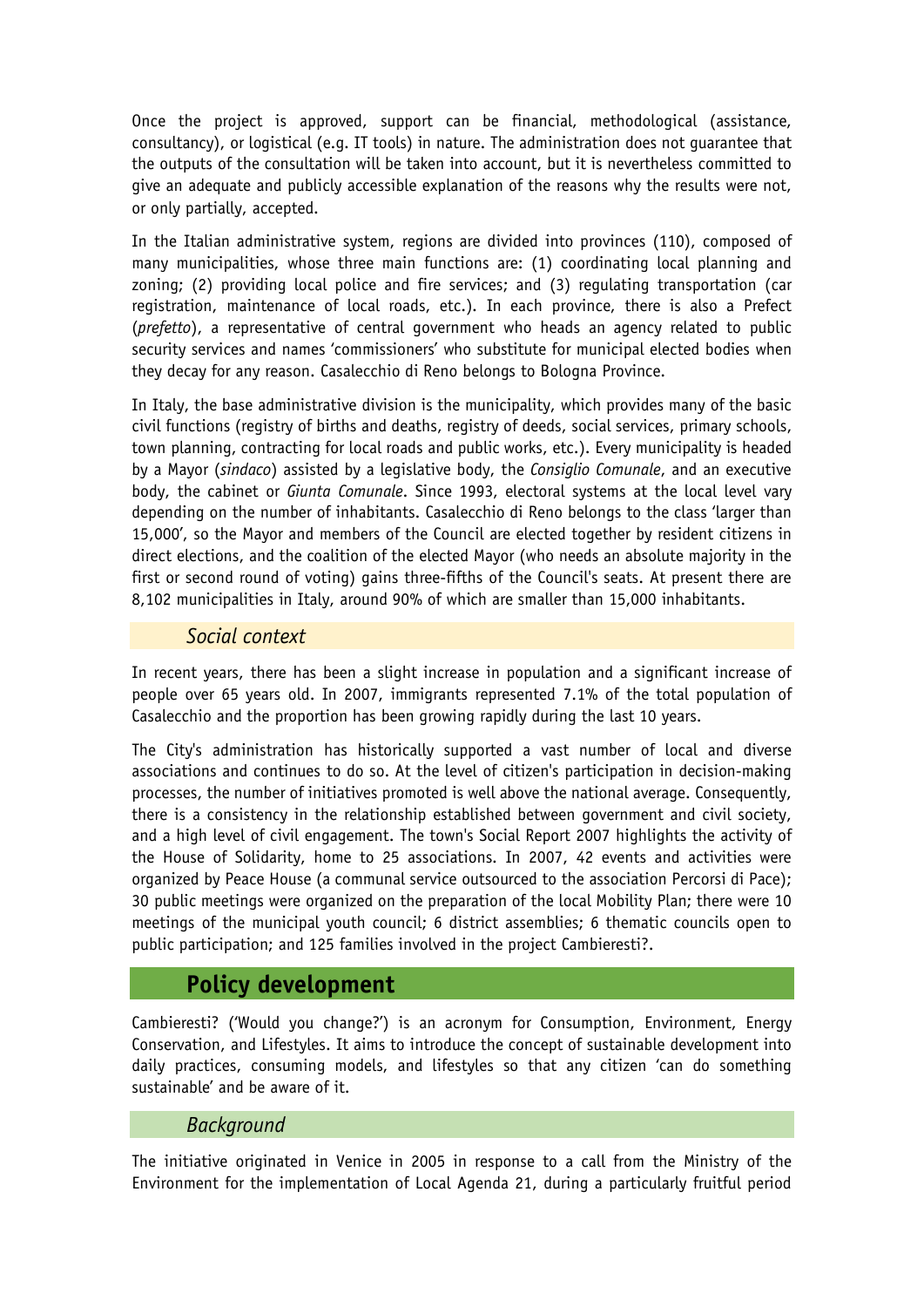with regard to participatory processes. The call aimed to extend the canons of Local Agenda 21 and the whole debate on sustainable development in Italy, which was, and still is, largely confined within a circle of stakeholders in a particular context, or within academic and policy advisors to government. The idea was to translate sustainable development into daily practices, consumption patterns, and lifestyles so that any citizen could consciously 'do something sustainable'.

A partnership between the City of Venice (through its Department for Environment) and the Laboratory Ombrello (Umbrella) of the Department of Planning at the IUAV University of Venice, had previously conducted public participation in policies and projects on urban green, energy saving, and on reducing air pollutants. In Venice, the large budget available (approximately  $\epsilon$ 300,000.00) allowed the initiative to involve 1250 families in a one-year trial during which encounters among neighbours, thematic meetings, workshops, questionnaires, monitoring, parties, and other events would give participants' the possibility to meet, to enhance their skills, to try out new products and new technologies, and to change habits in different areas of their daily life. The original experience was a great success both locally and in terms of awards at national and European levels.

At the end of this experience, a number of the authors and promoters of the project created the non-profit organization Cambieresti to export the project to other contexts and to help other organizations and institutions replicate a similar process. Among the most successful experiences after the Venetian one, is the one of Casalecchio, where a smaller version of *Cambieresti?* has been embraced by a large group of households and has inspired public policies promoted by the local administration.

## *Policy goals*

The objective of the policy is to translate sustainable development into daily practices, consumption patterns, and lifestyles so that any citizen can consciously 'do something sustainable'.

### *Chronological development and implementation*

*Cambieresti?* in Casalecchio initially involved 125 families, but after the first edition organized by the association Cambieresti, it was reproduced by the participants themselves and is now in its third edition. The municipality has progressively taken a number of changes in terms of reducing consumption within its structure (e.g., of energy, paper, food, transportation, etc.) and has conducted interesting experiments under the *Cambieresti?* umbrella, for example, in the fields of micro-power generation and bio-dynamic farming.

*Cambieresti?,* in practice, can be divided into three interconnected stages: networking, communication, and experimentation:

Phase 1 consists of investigating potential carriers of local resources (e.g., knowledge, participatory, economic, etc.) relevant to the issues to be addressed. At this stage there are usually two groups identified: (a) those who can directly fund the experimentation and that may find a direct economic advantage in participating and (b) those who are content bearers. Although there are often intersections between the two groups, the first is primarily involved in planning the project's technical methods of production (e.g., marketing communication, scheduling, incentives for participation, monitoring mode, etc.), with the latter involved in defining and supplying elements such as themes, workshops, meetings, etc. *Cambieresti?* is then contextualized in different territories and becomes a participatory project, developing a close relationship with the institutions, enterprises, and associations that operate locally. Depending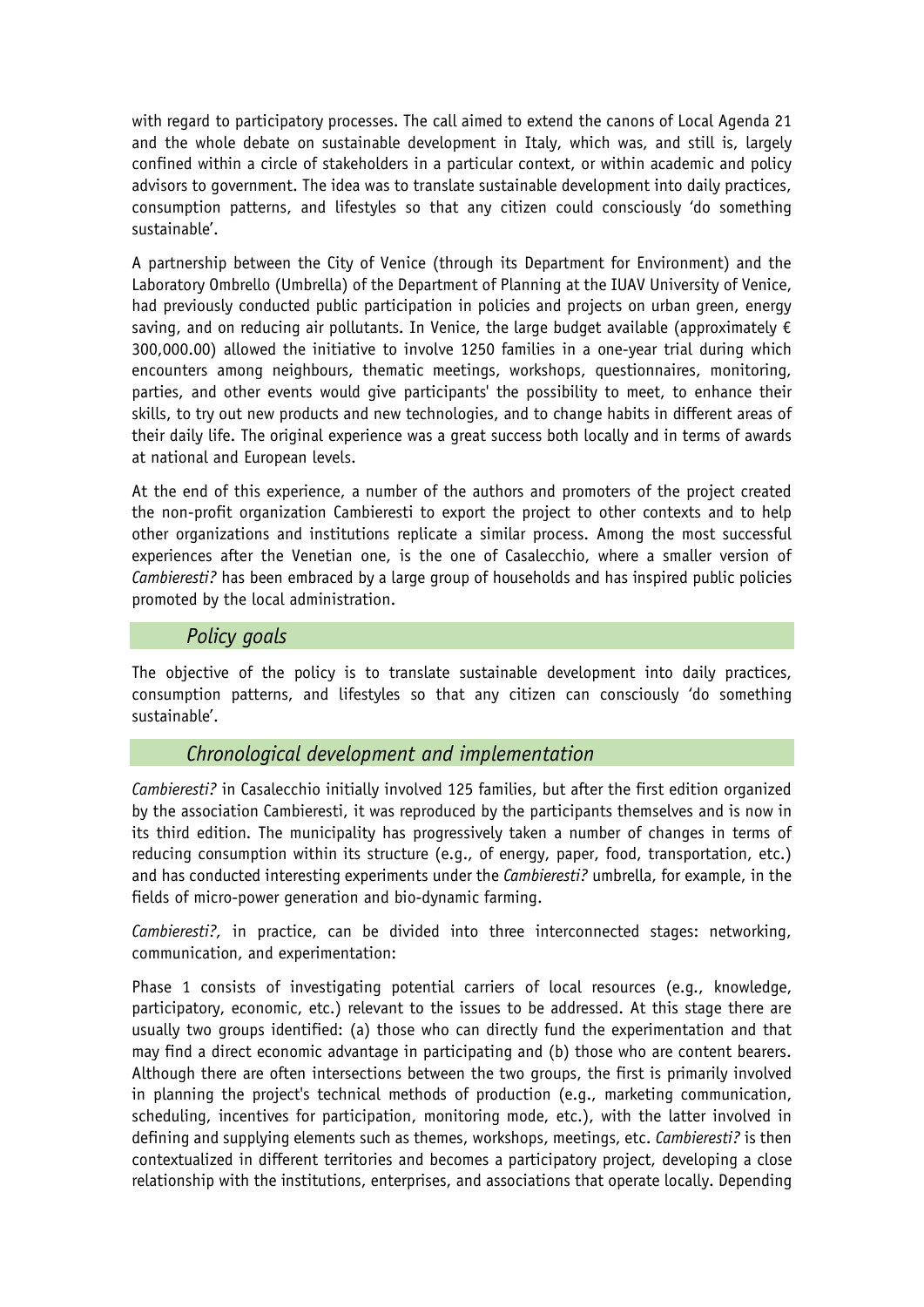on the composition of the partnership, the overall scope of the project, the budget, the range of covered topics, etc. varies by territory.

Phase 2, the communication campaign, is the heart of the entire process. In Venice, 11 topics were proposed for participants, while the Casalecchio initiative selected 6 topics. Before beginning experiments with the households, an extensive program of workshops was designed with the partners (see Figure 1).

#### **Figure 1. Casalecchio workshop topics**

*Waste*

- Home composting: From the balcony to the garden
- How to self-produce soaps and detergents
- Reducing packaging
- Trash-ware: Buy-manage-restore-recycle a PC
- Waste melody musical instruments from waste
- Diapers and moon cup

#### *Water*

- Public water
- Water comparison (from chemical and physical parameters to taste)

#### *Power / Bio*

- Do it yourself is better: Jams, bread, beer, ...
- Seeds and traditional varieties: The rediscovery of lost tastes (tasting)
- Organic fermentation: Self-made yogurt and kefir and their possible uses in the kitchen
- Preservative revolution: How to maintain fruit and vegetables year-round
- GMOs: How to know them and how to avoid them

#### *Critical Consumption*

- Solidarity Buying Groups (GAS)
- Educating the consumer to read labels and brands
- Projects, activities and tastings of fair trade products
- Certified wood
- Ethical finance

#### *Energy*

- How to build a solar panel yourself
- Green building: Visits to existing examples in Casalecchio and vicinity
- Saving energy in the kitchen and reducing domestic consumption

#### *Mobility*

- Sustainable mobility
- Car sharing and car pooling: How it works and opportunities
- The Pedibus What it is and how to organize it

### *Stakeholders, beneficiaries and participatory methodologies*

The project was sponsored by the Environment Department of the City of Casalecchio, with the support of the non-profit association Cambieresti?. As with the Venice experience, two steering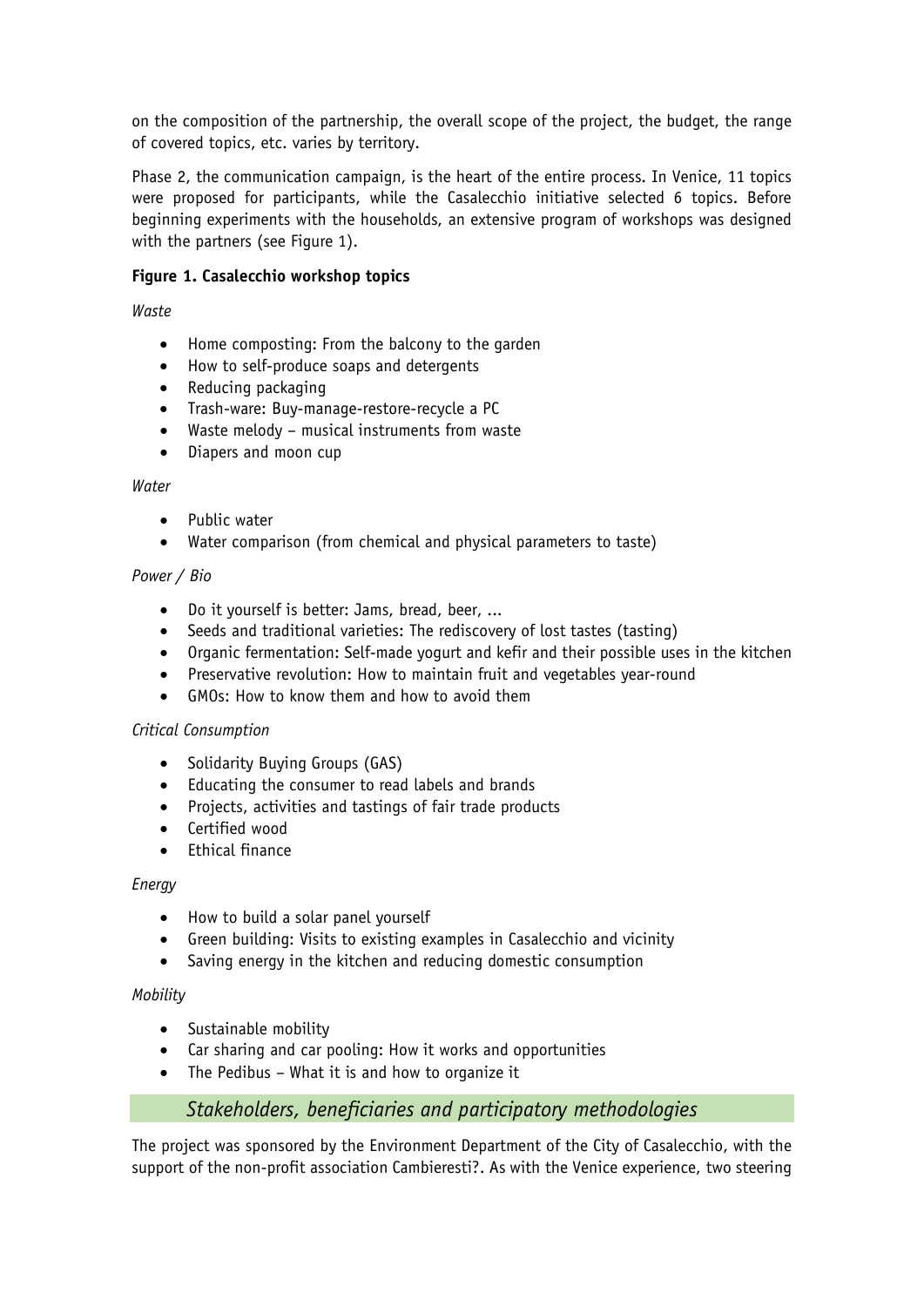committees were set up: one with the funding partners, the other with local organizations. The funding partners in Casalecchio were:

- Supermarkets and large retail: Coop Adriatica, NaturaSì, IKEA
- Associations: Association Pro.B.E.R., organic and biodynamic producers in Emilia Romagna
- Publicly owned/participated companies: Hera (waste, water, gas), Atc (Transport)
- Banks: Aemilbanca, Credibo cooperative bank of Bologna

It should be stressed that these partners were selected and involved not so much for their ability to finance, but for the commitments that they could make bringing their knowledge on specific issues and undertake actions guided by saving non-renewable resources. For example, Ikea contributed its expertise on wood certification and energy saving in the kitchen, and implementing a shuttle bus to transport employees and customers from Bologna to Casalecchio. The banks were selected because they had soft loans for housing interventions related to reducing energy consumption. Coop Adriatica and NaturaSì promoted packaging reduction initiatives, selling products on tap and local 'zero km' products. Atc developed a car-sharing service and Hera started collecting waste door to door.

Associative (including local community) partners were: Amici dei Mici, Amici del Pra 'Znein, Amici del Reno, Amici di Primo Levi - Reno Valley, SEP Youth Center, SEP Legambiente, SEP Sociocultural circle MCL 'G. Lercaro', ET GEV, volunteer eco quards, ET Lungo Reno Tripoli, ET MOICA (the Italian movement of housewives), File Percorsi di Peace, and EP WWF Italy.

The multifaceted partnership formed for the project allowed the organizers to define the scope of the project itself, to do most of the laboratories, and to reach the target of 125 households defined when designing the project, since each of them has supported the dissemination of the communication campaign in the area. Many of the associations in the project have found a way to become known, come into contact with each other, and start new projects together.

The project directly benefits the citizens who participate in it, but also tends to show through its participants that a change in the direction of more sustainable consumption patterns and lifestyles can be put in practice by anyone, benefitting society more generally. Both in the Venetian experience and in the ones reproduced in other contexts, there has always been the ability for participants to continue the experience independently, through buying groups and other organizational forms more or less formalized and to be able to expand, considerably, with the involvement of new players who had not previously participated in the project. In the case of Casalecchio, this enlargement is clearly visible, as the participants have promoted a new edition of *Cambieresti?*, completely self-organised.

The first level of participation is that of fitting the project into its context: an accurate outreach tends to select individuals who in various ways can bring resources to the project. With them, implementation and monitoring activities are decided. Many of them share a concern for a lasting exchange with a sample of citizens, which allows them to understand the prevailing systems of preferences, such as how the needs of a citizen, who progressively refines his/her awareness of the products that best satisfy him/her, change.

The second level of participation is that of the experimentation itself: the households who take part to the initiative also participate by discussing, but especially by doing: testing, manipulating, tasting, building, etc. This experiential aspect seems crucial to the success of a project so extended over time: no citizen would be willing to participate in meetings for several months where you only talk. Everyone feels the need to acquire knowledge that can be spent at home, at work, with friends, etc.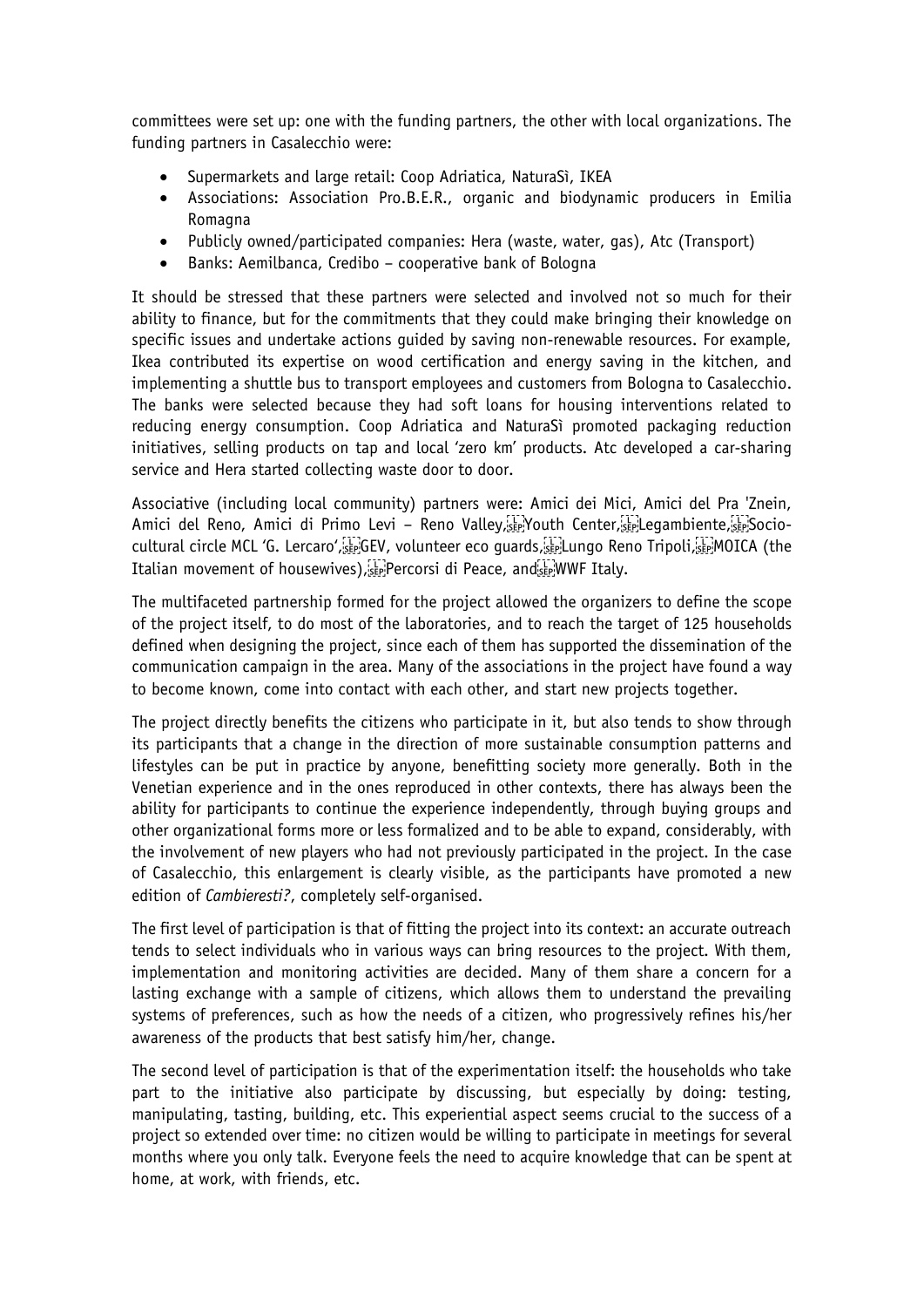In these experiences, the public/local authority is an actor among others. Its functions of promotion and coordination are recognized, but it is not the 'expert' entity to whom the citizens refer to become more aware and more sensitive about environmental issues. Its legitimacy in the eyes of the participants increases through its actions, as it demonstrates being able to actually enact sustainable changes in its procedures and modify its 'bad habits', which are often much stronger than those of an ordinary citizen or non-governmental organization. The extended partnership allows the local authority to express the explicit change requests of the project in collective terms: no Italian public administration could, by itself, ask citizens to make sustainable change in their lifestyle without falling immediately into a large series of contradictions.

# *Institutionalization and financing*

In Casalecchio, the organized phase of the project lasted for eight months. Then, there was a phase to accompany the actions that the participants had committed themselves to develop. This second phase lasted about five months, with less frequent meetings but striking results in terms of the ability of the groups that were formed to create and promote new experiments, especially in the areas of critical consumption, mobility, and energy. Examples in this respect are: the design of an informative box which shows all the labels that should be attached but are often missing in the packaging of the food they consume; a project of an energy selfsufficient school to be carried out with a broad shareholder base among parents of pupils; a joint project to promote the use of a local railway line; and two joint purchasing groups that have broadened the base of subscribers and the network of producers they deal with.

The involvement of local governments in various sectors has also made it possible to advance other projects, such as: the 'door to door' collection of waste; green procurement for all consumers in the municipal offices; the project 'fruit snacks', which allows employees to eat seasonal fruit and local produce instead of snacks distributed by industrial machines in the various locations; the proposed bio-dynamic farm management of a large city park; and an ongoing project of environmental education involving local schools and the Youth City Council aimed at a general reflection on consumption, waste, mobility etc.

On the financing part, it is important to note that the partnership built around *Cambieresti?* leads to a breakdown of costs which is particularly advantageous for the promoting local administration government. Half of the budget for the Venetian experience was provided by ministerial resources, and the other half by all the partners with funding in cash and incentives for participants, such as car sharing and bus passes, energy audits in housing buildings, energysaving light bulbs, trolleys and shopping bags, flow-reducers for taps, etc. The Venice City Council acted with a level of funding equal to only 10% of the total budget.

For Casalecchio, where the total budget amounted to  $\epsilon$  28,000, the City funded approximately half of the project, claiming the costs of technical support from the Association Cambiersti?, while other partners have been ordered to bear the costs of the communication campaign, incentives, and the establishment of laboratories.

# **Outcomes and reflections**

# *Key results and achievements*

The most striking results are the relationships created and the self-organized continuity of the experience: after the experience of *Cambieresti?*, autonomous groups were constituted as subjects of reference for other people and for defining an institutional framework of policies.